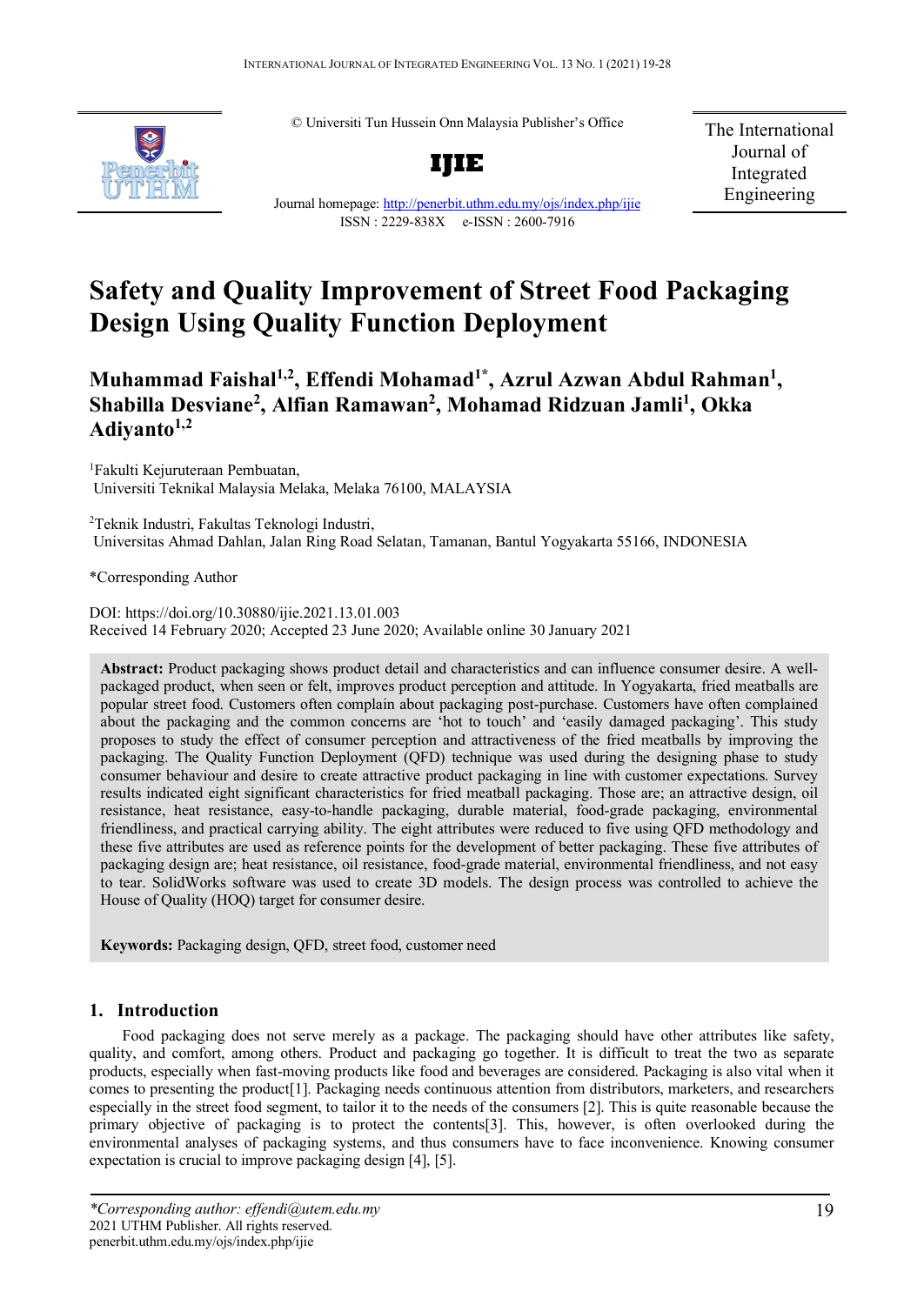The campus area in Yogyakarta has numerous street food options. There is a high demand for this street food because of the palatable taste. Observations indicate that a majority of food sellers pay little thought to food packaging safety despite the fact that most consumers carry out the food. Fried meatballs are one product that is carried home quite often. Consumers buy the meatballs despite the complaints of the food being wrapped only in plastic, as shown in Fig. 1. Discussions and customer complaints questionnaires reveal that the food feels hot because the packaging is torn due to hot oil. Consumers find it unattractive to carry the oil-laden slippery packaging. This research intends to study consumer complaints and expectations and use the data to design high-quality packaging that is in line with consumer expectations. The improvement in the design must attract the attention of the customers and serve as a communication to the consumer [2]. Packaging design assumes higher relevance in a hypercompetitive market and may serve as the best marketing tool for the product [5]. Research suggests that product packaging represents the product itself [6].



**Fig. 1 - Initial packaging for fried meatballs**

Well-packaged products are likely to increase customer satisfaction. Consumers tend to judge product quality based on the visual appeal of the packaging and hence develop brand preferences[7]. Brand preference alters the perception of food quality both directly and indirectly by the perceived value of the product. For these reasons, a technique is required that can develop products that are not in conflict with consumer mood and requirements. Ojieun [8] indicates that QFD is a technique that systematically translates customer requirements into technical descriptors for every stage of product development. Hence, meeting customer expectations or exceeding them cannot be achieved solely through maintenance or improvement of product performance. In addition, Nemat et al. [9] reviewed the relationship between the behavior of costumer on sorting and recycling the household waste and food packaging.

Many researches have been done by employing QFD across sectors, and packaging is one of them. Vanany [10] suggest using multi-phased QFD techniques to pinpoint key processes and prioritize the program to improve food production using halal methods. Not only in design, QFD also can be employed to develop healthcare infrastructure models [11]. In that research, QFD could transparently integrate quality with the operational and infrastructural aspects notably when service integration is the intended target. Additionally, the blend of QFD and FMEA can steer the quality control in a different manner of thinking with the help of QFD analysis, acknowledge the vital quality parameters to assess customer requirements, perform weight calculations, and conducting failure mode and effect analyses (FMEA) on the key technology employed. The results obtained by QFD comprehensive sorting, when arranged using FMEA, better represent the quality control requirements [12]. Then, Steenish et al. [13] studied the effect of sustainable design strategies towards consumers' purchase intention. The results show the customers tends to choose a circular design strategy (e.g. biodegradable materials) rather than linear redesigns (e.g., packaging light weighting) and they prefer to use a single redesign strategy than multiple sustainable design strategies. Meurer et al. [14] proposed a descriptive study of the Ultra High Temperature (UHT) packaging material, type of opening, and their dimension. It results the suitable design for complete emptying of the content could decrease the waste of milk which effect to food safety and environmental protection.

QFD methodology also helps in the identification of customer satisfaction in the first stages like product design. This data allows businesses to handle quality-related aspects better [15].Similarly, Salleh et al. [16] worked on products employing QFD and MCDM along with an amalgamation of these two methodologies [17]. Other studies recommend using the Weber-Fechner law by using House of Quality to facilitate better analysis of consumer's opinions. QFD is used in product design in addition to its use in the betterment of quality [18]. The impact of packaging and its design was analyzed on competitive advantage gained towards the marketing of consumer products [19]. Multi-phased QFD models have been employed to pinpoint key processes and priority areas to enhance halal food production [10]. Currently QFD was developed for QFD-Based Quality Enhancement to acquire knowledge about defect probability at each separate production stage [20]. According to previous research there are still a few research related to food street packaging. It is important because there are high demand but high environmental effect. There for this research propose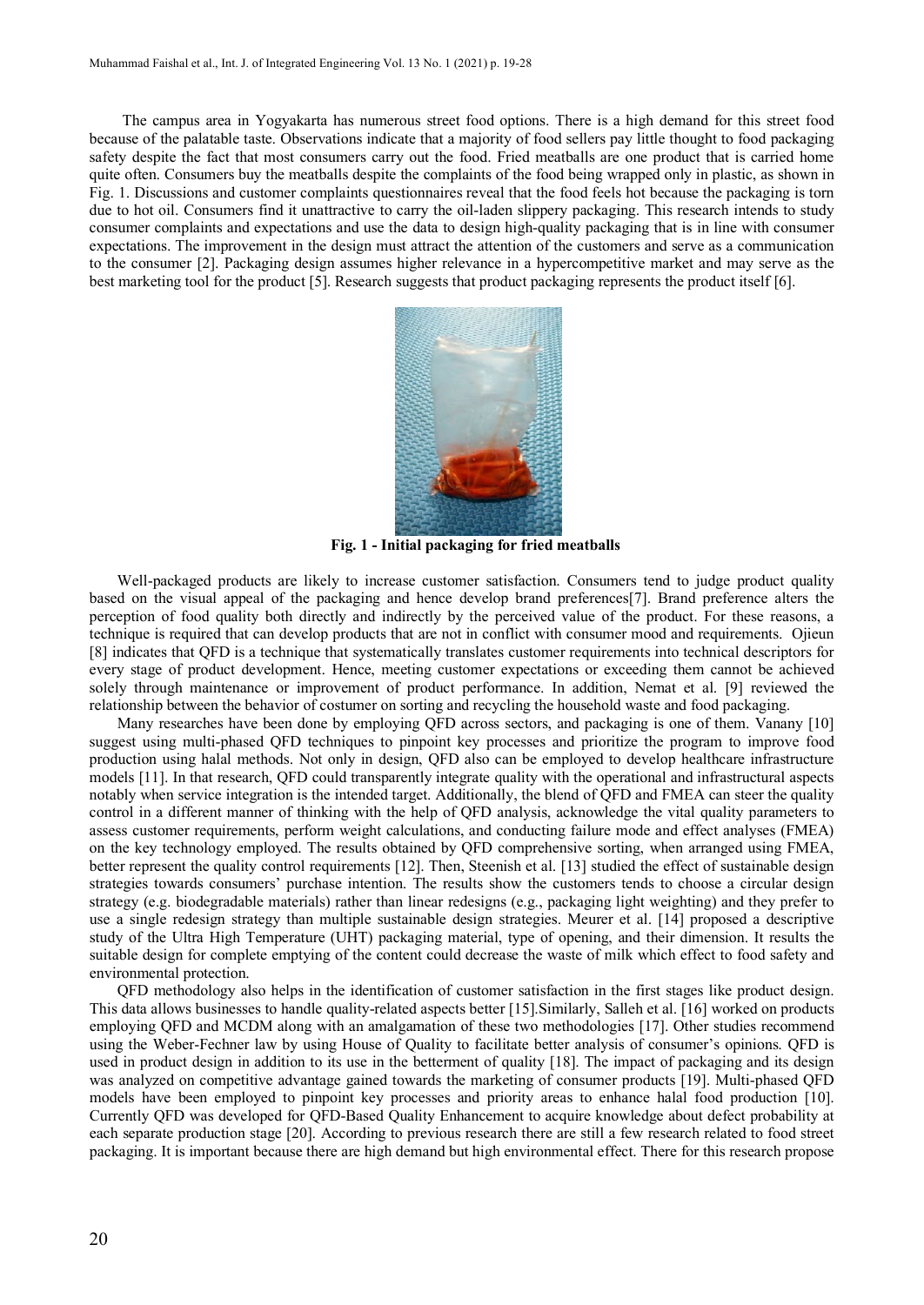to redesign packaging street food. The objective of the research is to work out a new, high-quality food packaging design that is safe and in line with the feedback received in customer complaints.

#### **2. Methodology**

The primary objective of this research is to work on an innovative food packaging that meets the expectations of quality and safety, as stated in customer feedback. The steps used to determine the design phases are as per the rules of the methodology used. The steps, as used in this work, are described in Fig. 2.



**Fig. 2 - Methodology**

This research step starts from identifying customer requirements. At this stage, an open survey is conducted. Then identifying technical requirements is the voice of the company with a closed survey. Furthermore, develop a relation matrix between the 'voice of the customer' and 'the voice of the company'. Next, develop the technical relation matrix and then develop the technical correlation. Then, prioritized customer requirements and technical description are carried out and entered into the manufacturing planning stage.

# **2.1. Data collection technique**

The data collection technique employed in the research uses a questionnaire consisting of multiple questions. The purpose of this data collection is to identify consumer desires and the company's ability to respond to consumer requirements. The survey contains both open-ended and close-ended questions. Open-ended questions require the respondents to provide feedback on existing product packaging. On the other hand, close-ended questions need the selection of a choice among the provided options. The research used a non-probabilistic sampling technique with defined saturation. As per Sugiyono [21], a saturation sampling technique is employed if the sample size is small (<30). An instance of a saturated sample could be one where responses are recorded for each member of a population. Interviews of the owners reveal the presence of 20 regular and loyal customers. All these customers who are most likely to purchase fried meatballs serve as the sample in the study.

The diversity of the respondents is determined by gender, age, occupation, and monthly income. These characteristics should help provide a satisfactory response and get quality data pertinent to the problem and the research objectives. Table 1 highlights the respondent's diversity based on gender.

| <i><u><b>Ouestionnaire</b></u></i> | Age     | <b>Sex</b> |  |                |
|------------------------------------|---------|------------|--|----------------|
| type                               | (years) | M          |  | Job            |
| Open                               | 18-25   | Q          |  | Student        |
| C <sub>lose</sub>                  | 18-25   | Q          |  | <b>Student</b> |

**Table 1 - Characteristic respondent**

# **2.2.Data Analysis Techniques**

SPSS was used to analyses the data to gauge the reliability and validity of the research questionnaire. Test validity may be understood as the test's accuracy considering the size of the sample. A high-validity test is one that can precisely measure and model the responses to fulfil the measurement objectives. Reliability is concerned with size consistency. The instruments measuring a specific parameter must bear similar results each time the test is conducted [22].

#### **3. Result and Discussion**

During the first stage of the research, open questionnaires were handed to regular customers who frequented the food joints. Survey data was obtained to get an initial impression of consumer expectations. This data was intended for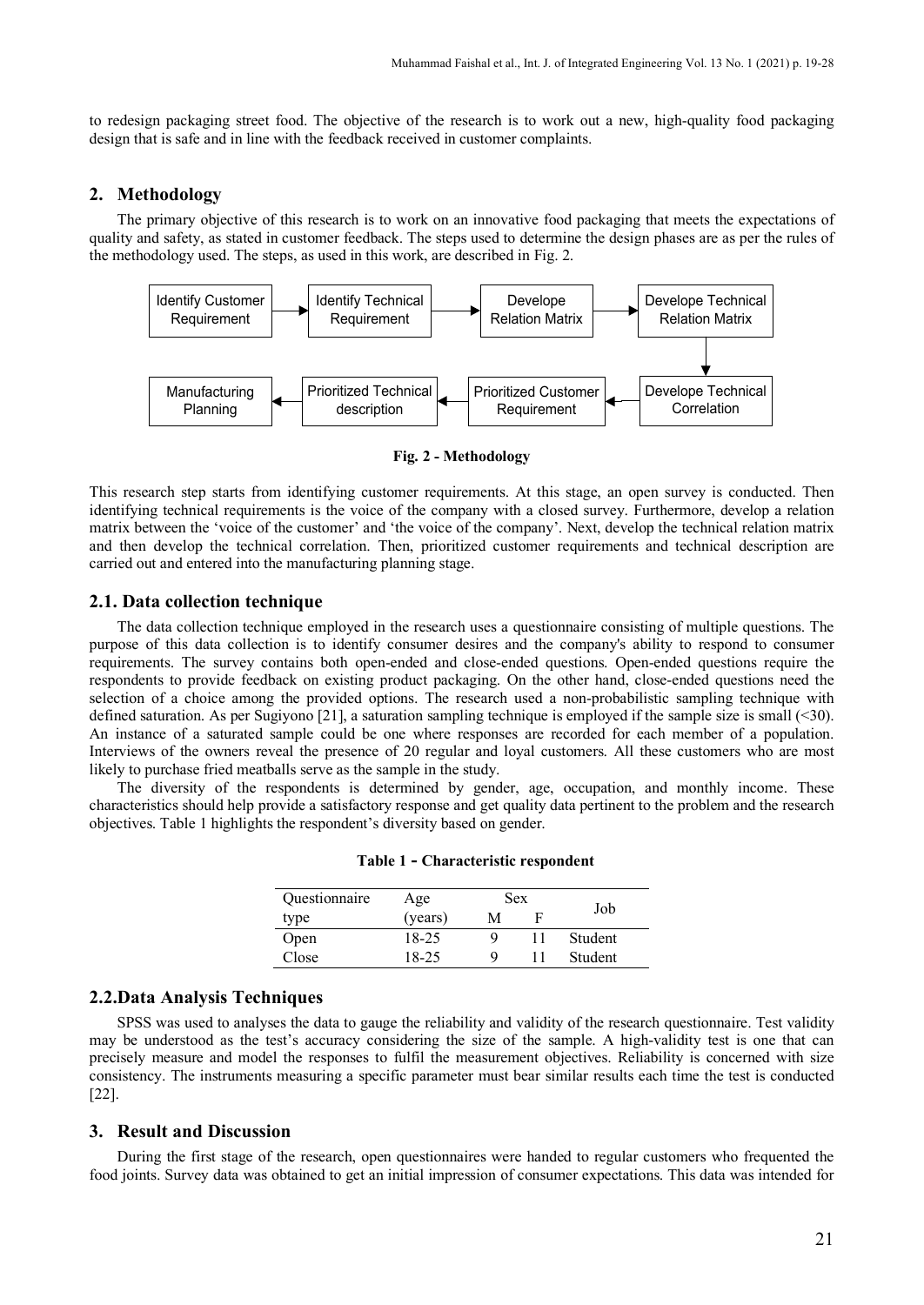use in product development based on the problems faced by consumers. The initial questionnaire consisted of openended questions. The result is depicted in table 2.

| Table 2 - Result from open questionnaire |                                          |  |  |  |  |  |  |  |  |
|------------------------------------------|------------------------------------------|--|--|--|--|--|--|--|--|
| Code Attributs                           | Answers                                  |  |  |  |  |  |  |  |  |
| A1                                       | The attractive design                    |  |  |  |  |  |  |  |  |
| A <sub>2</sub>                           | Heat resistant packaging                 |  |  |  |  |  |  |  |  |
| A <sub>3</sub>                           | Oil resistant packaging                  |  |  |  |  |  |  |  |  |
| A <sub>4</sub>                           | The packaging is easy to handle          |  |  |  |  |  |  |  |  |
| A5                                       | The packaging is made not easy to damage |  |  |  |  |  |  |  |  |
| A6                                       | packaging for food                       |  |  |  |  |  |  |  |  |
| A7                                       | environmentally friendly packaging       |  |  |  |  |  |  |  |  |
| A8                                       | practical packaging                      |  |  |  |  |  |  |  |  |

**Table 2 - Result from open questionnaire**

Subsequently, another questionnaire was circulated to gauge the weights of the answers in correlation to the closeended questions. The researchers then analyse the coefficients for attributes such as level of desire, customer satisfaction, and importance based on customers' answers. Answers were subsequently run through SPSS to determine their validity.

# **3.1. Validity and Reliability Test**

Validity tests are conducted to examine whether the indicators representing the variables are valid. Tests need to be carried out to measure the extent of importance, level of satisfaction and level of desire. Reliability tests determine consistency in the survey responses collected over a period of time. SPSS was used to run validity tests and the result showed invalid points based on the values of Rhitung and Rtable. The questionnaire was revised several times until the answer point was valid. Three variables are analysed to determine validity. These variables are  $-1$ ) Level of importance, 2) Desire, and 3) Satisfaction. The values of Cronbach's alpha were greater than  $R_{table}$ . Hence, the questionnaire passed the reliability tests [23].

#### **3.2. House of Quality (HoQ)**

The House of Quality consists of several parts among which one is the matrix relationship. Fig. 3 shows how the correlation between customer requirements and technical requirements is used to determine the relationship matrix [24]. Table 3 describes the symbols and respective relationship strength:

| Symbol | Value | Information              |
|--------|-------|--------------------------|
|        | 9     | Very strong relationship |
|        | 3     | Moderate relationship    |
|        |       | Weak relationship        |
|        |       | No connection            |

**Table 3 - Information on relationship matrix symbol**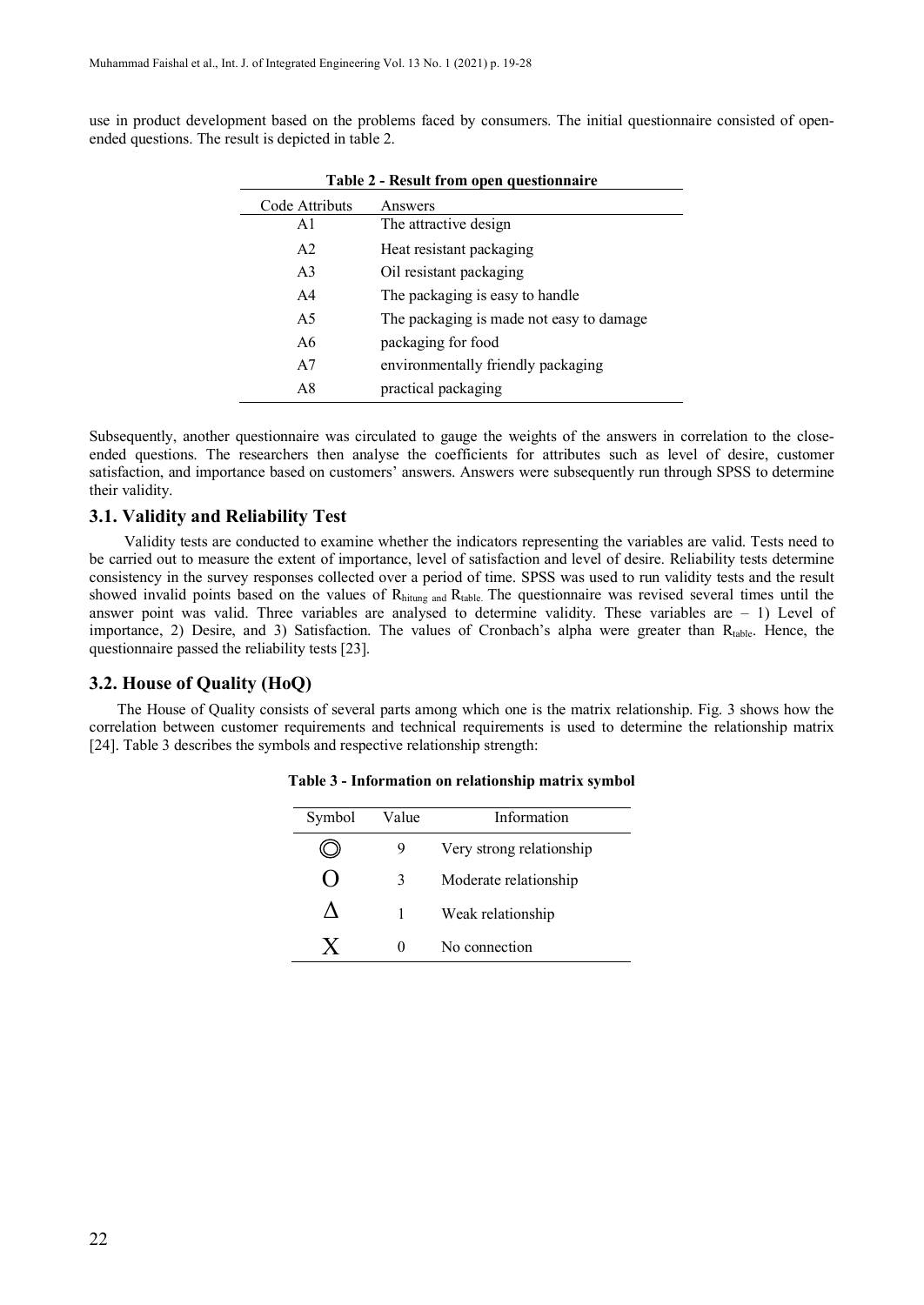|                      |                                 | <b>Technical Requirement</b>         |                                                       |                                      |                     |                |                     |                                                    |                                        |  |  |  |
|----------------------|---------------------------------|--------------------------------------|-------------------------------------------------------|--------------------------------------|---------------------|----------------|---------------------|----------------------------------------------------|----------------------------------------|--|--|--|
|                      |                                 | А                                    | B                                                     | C                                    | D                   | E              | F                   | G                                                  | н                                      |  |  |  |
| Attribute            |                                 | Add color and product<br>information | The packaging is made from<br>heat-resistant material | Change to oil-resistance<br>material | Ergonomic packaging | Taft packaging | Foodgrade packaging | recycle and decomposes<br>The packaging is easy to | The packaging is made<br>easy to carry |  |  |  |
|                      | The attractive design           |                                      |                                                       |                                      |                     |                |                     |                                                    |                                        |  |  |  |
|                      | Heat resistance packaging       |                                      |                                                       |                                      |                     |                |                     |                                                    |                                        |  |  |  |
|                      | Oil resistance packaging        |                                      |                                                       |                                      |                     |                |                     |                                                    |                                        |  |  |  |
|                      | The packaging is easy to handle |                                      |                                                       |                                      |                     |                |                     |                                                    |                                        |  |  |  |
| Customer Requirement | Taft packaging                  |                                      |                                                       |                                      |                     |                |                     |                                                    |                                        |  |  |  |
|                      | Safety packaging                |                                      |                                                       |                                      |                     |                |                     |                                                    |                                        |  |  |  |
|                      | Enviromental friendly           |                                      |                                                       |                                      |                     |                |                     |                                                    |                                        |  |  |  |
|                      | Practical packaging             |                                      |                                                       |                                      |                     |                |                     |                                                    |                                        |  |  |  |
|                      | Fig. 3 - Relationship matrix    |                                      |                                                       |                                      |                     |                |                     |                                                    |                                        |  |  |  |

Once the relationship matrix is in place, the next step is to formulate the technical correlation matrix. This matrix represents the connection between technical requirements and is shown in Table 4.

**Table 4 - Technical correlation matrix**



The next step is to use the information obtained from the technical correlation matrix and fill the rooftop of the House of Quality (HOQ). The shape obtained is shown in Fig. 4.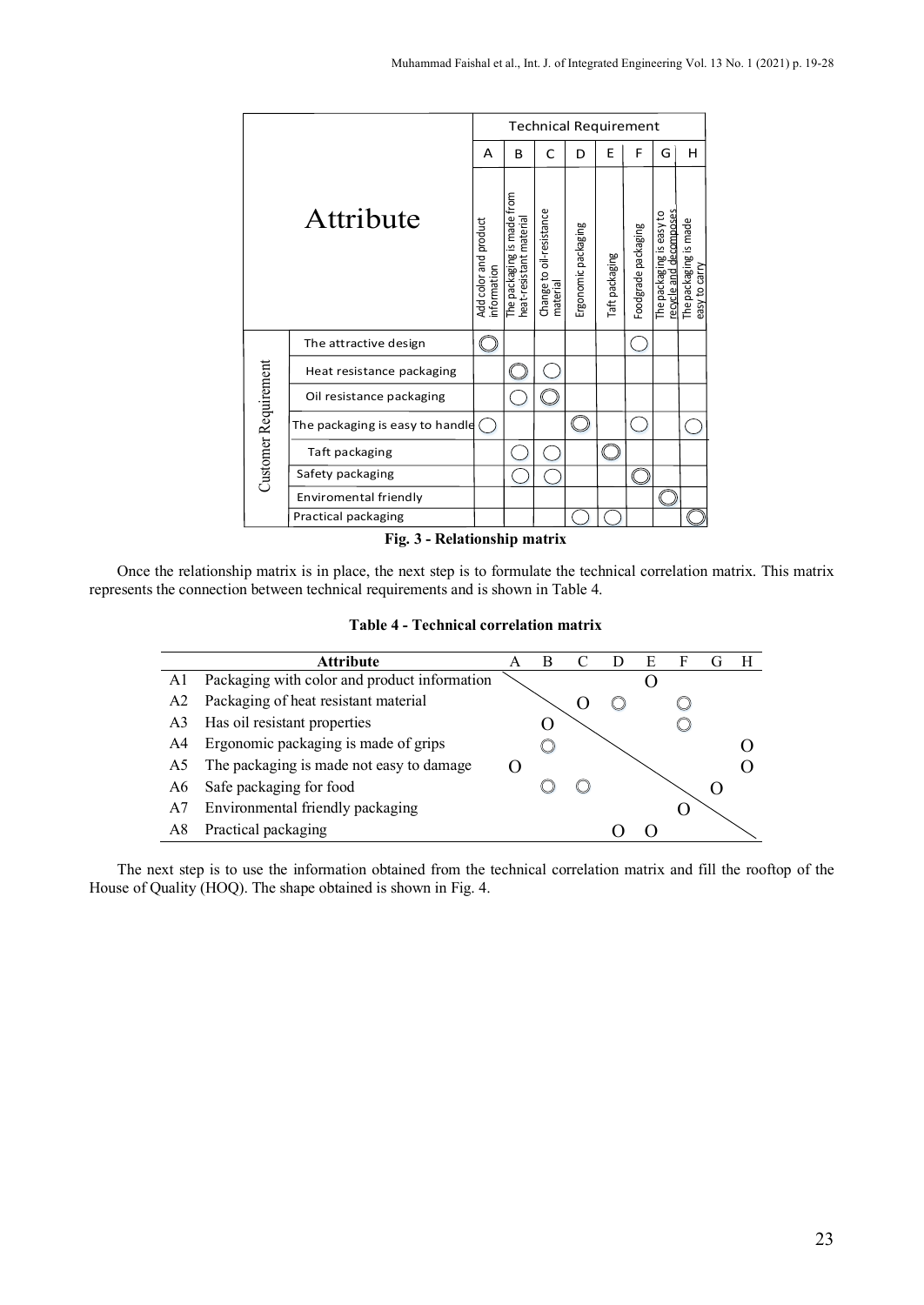

#### **Fig. 4 - House of quality 1**

HOQ calculations are essential and serve as reference points in product developments. There are two aspects – Prioritized customer requirements (vertical) and prioritized technical description (horizontal).

a. Importance to Customer (vertical)

The 'importance to customer' column is obtained from the average of each attribute that has been determined from the results of the questionnaire at level of desire; for example, for attribute 1, the average score obtained from the questionnaire at the desire level of 2.8 and so on.

b. Target Value (vertical)

The 'target value' column is obtained from the average of each attribute that has been obtained at the satisfaction level of the distributed questionnaire.

(1)

c. Scale Up Factor

Scale up factor is attained from the formula as below:

$$
\textit{Scale up factor} = \frac{\textit{Importane to customer}}{\textit{Target value}}
$$

Table 5 shows the attributes and the values of the scale-up factor calculated as per the formula.

d. *Sales Point* (D)

Sales point determines the unique propositions for the product to be developed, and its value is arrived upon in consultation with the owner. In the calculations, all attributes have a uniform value of 1.2 because the development team feels appropriate that all attributes have a medium sale value.

e. *Absolute Weight* (E)

The formula specified below is used to calculate the absolute weight:

#### Absolute Weight: Importance rating x Scale up factor x Sales point (2)

Using the formula, the absolute weights are highlighted in detail in Table 5.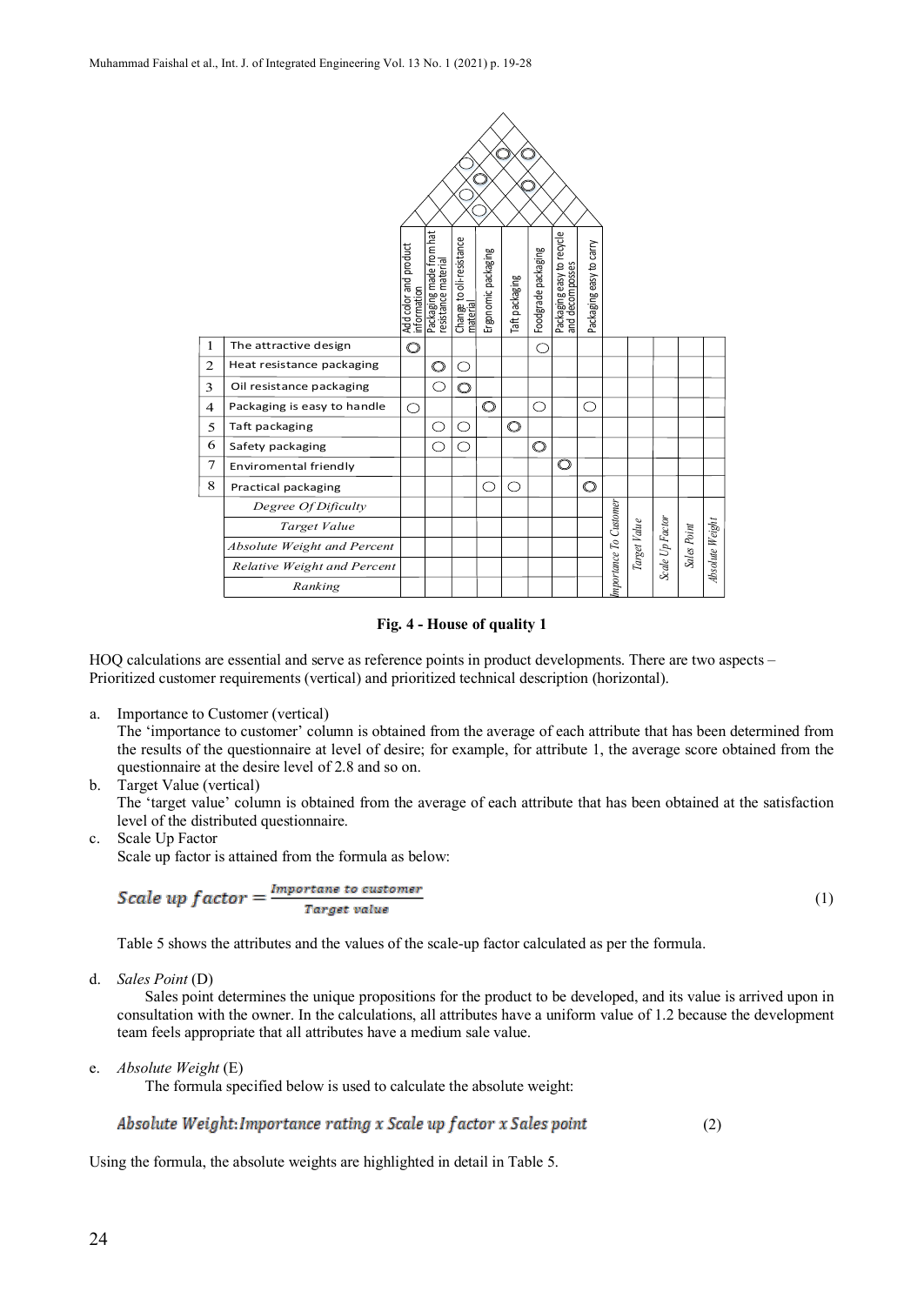| <b>Atribut</b> | <b>Importance To</b><br><b>Customers</b> | Target<br>Value | Scale Up<br>Factor | <b>Sales</b><br>Point | <b>Absolute</b><br>Weight |
|----------------|------------------------------------------|-----------------|--------------------|-----------------------|---------------------------|
| A <sub>1</sub> | 2.85                                     | 3.40            | 0.84               | 1.20                  | 2.87                      |
| A <sub>2</sub> | 2.70                                     | 2.80            | 0.96               | 1.20                  | 3.12                      |
| A <sub>3</sub> | 3.30                                     | 2.60            | 1.27               | 1.20                  | 5.03                      |
| A <sub>4</sub> | 1.85                                     | 3.30            | 0.56               | 1.20                  | 1.24                      |
| A5             | 3.05                                     | 2.95            | 1.03               | 1.20                  | 3.78                      |
| A6             | 3.05                                     | 2.95            | 1.03               | 1.20                  | 3.78                      |
| A7             | 2.90                                     | 3.00            | 0.97               | 1.20                  | 3.36                      |
| A8             | 1.90                                     | 1.95            | 0.97               | 1.20                  | 2.22                      |

**Table 5 - Absolute weight of attribute**

### f. *Degree of difficulty* (Horizontal)

The difficulty level that can potentially be experienced by the developer in the process of designing is represented through this matrix [24]. From the perspective of technical requirement points based assessment, packaging materials made of environmentally friendly substance and components, and strong packaging with ergonomic grip are attributed a value of 3, implying that actual manufacturing of such materials in design development is substantially challenging. The restrained stock of materials owned by the development team is primarily responsible for this. On the other hand, packaging materials that are resistant to oil and high temperature are assigned a value of 4. This indicates that real manufacturing in design development is not that difficult. For product packaging that are easy to manufacture and are of food grade quality, a value of 2 is assigned.

#### g. Target *Value* (Horizontal)

This matrix presents the target that is expected to be achieved by the development team, and which is consistent with the team's present capabilities to execute a technical response [8]. With respect to all technical responses, the rating on this matrix is assigned a value of 3, which implies that all technical responses that are expected to be implemented by the development team should be at a considerably difficult level. The value of the level of difficulty has the potential to be further impacted*.*

h. Absolute Weight and Percent

These are applied to ascertain the value of the importance level of the attribute so that the attribute with the greatest significance or importance can be derived. As represented by RM, the relationship matrix A indicates the significance to the customer, and hence the given formula is used to perform the calculation:

Absolute Weight and Percent =  $(RM_1 xA_1)+(RM_2 xA_2)...(RM_N xA_N)$  (3)

i. Relative Weight and Percent(I)

The comparative priority of technical responses provided by the development team is determined on the basis of the abilities and wishes of the developers, which involves multiplying the absolute weight value with the value of the technical relationship. RM indicates the relationship matrix and E represents absolute weight, and the relationship between these can be expressed using the given formula:

*Absolute Weight and Percent* = 
$$
(RM_1xE_1)+(RM_2xE_2)...(RM_NxE_N)
$$
 (4)  
*Rankino* (I)

j. *Ranking* (J)

Ranking is assigned on the basis of the value derived in the form of absolute weight and percentage, and relative weight and percentage, and then ordered from the largest to the smallest as presented in Table 6. Then all value input into HoQ 2 as show in Fig. 5.

|                | Table 6 - Horizontal calculation HoO |                 |                                   |                                   |          |  |  |  |  |  |  |  |  |
|----------------|--------------------------------------|-----------------|-----------------------------------|-----------------------------------|----------|--|--|--|--|--|--|--|--|
| Atribut        | Degree of<br>Difficulty              | Target<br>Value | Absolute<br>Weight and<br>Percent | Relative<br>Weight and<br>Percent | Rangking |  |  |  |  |  |  |  |  |
| A <sub>1</sub> | $\mathfrak{D}$                       | 3               | 26.20                             | 29.53                             | 6        |  |  |  |  |  |  |  |  |
| A <sub>2</sub> | 4                                    | 3               | 45.60                             | 84.71                             |          |  |  |  |  |  |  |  |  |
| A <sub>3</sub> | 4                                    | 3               | 48.75                             | 65.96                             |          |  |  |  |  |  |  |  |  |
| A <sub>4</sub> | 3                                    | 3               | 22.35                             | 17.87                             | 8        |  |  |  |  |  |  |  |  |
| A <sub>5</sub> | 3                                    | 3               | 35.40                             | 40.72                             | 4        |  |  |  |  |  |  |  |  |
| A6             | $\mathcal{L}$                        | 3               | 41.55                             | 46.39                             |          |  |  |  |  |  |  |  |  |
| A7             | 3                                    |                 | 26.10                             | 30.28                             |          |  |  |  |  |  |  |  |  |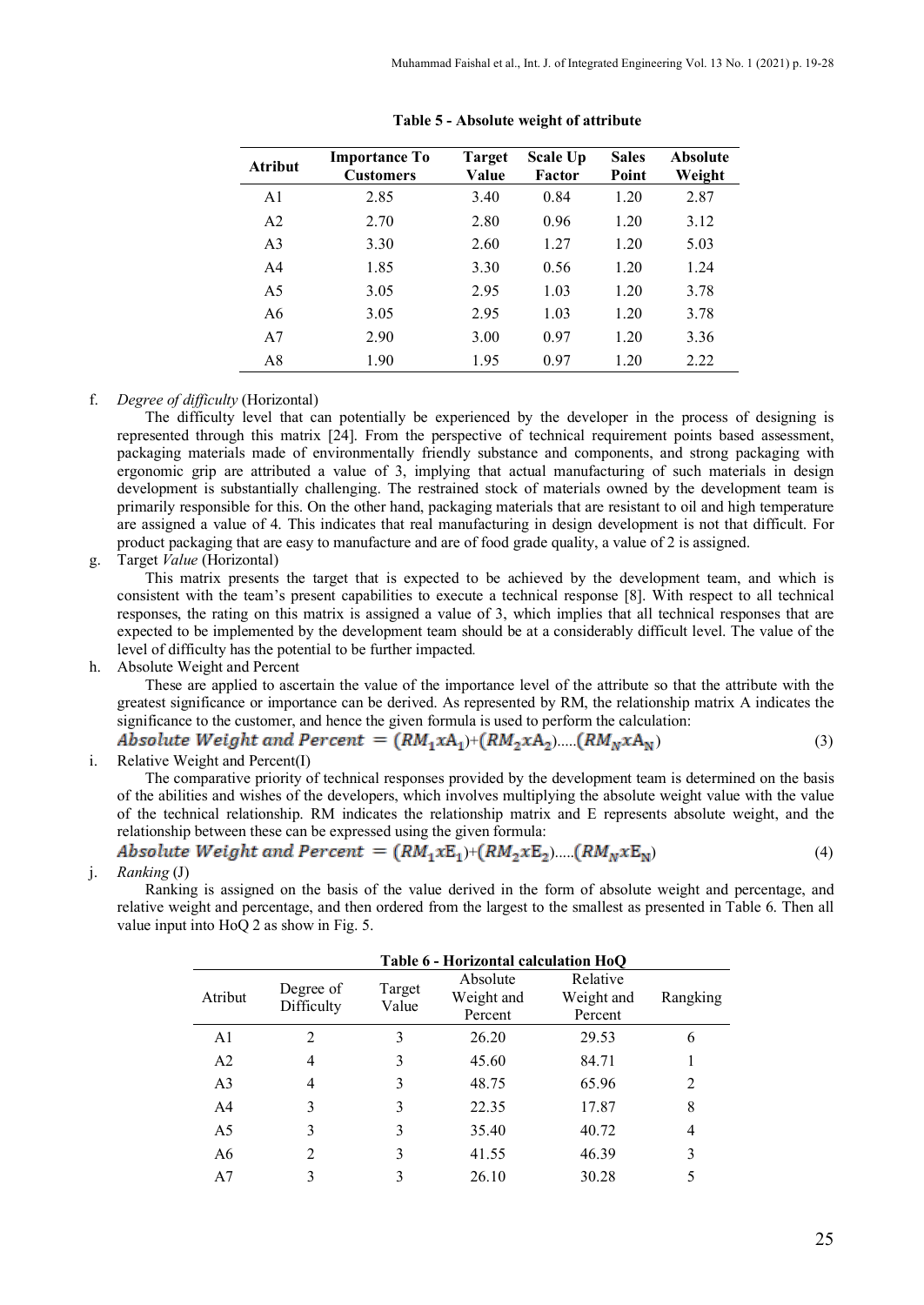|                         | Atribut                   | Degree of<br>Difficulty     | Target<br>Value                    |                                                 |                                             | Absolute<br>Weight and<br>Percent               |                |                     | Weight and                                   | Relative<br>Percent     |                        | Rangking       |                 |             |                 |
|-------------------------|---------------------------|-----------------------------|------------------------------------|-------------------------------------------------|---------------------------------------------|-------------------------------------------------|----------------|---------------------|----------------------------------------------|-------------------------|------------------------|----------------|-----------------|-------------|-----------------|
|                         | $\overline{2}$<br>A8      |                             | $\overline{3}$                     | 22.65                                           |                                             |                                                 |                | 23.61               |                                              |                         |                        | $\overline{7}$ |                 |             |                 |
|                         |                           |                             |                                    |                                                 |                                             |                                                 |                |                     |                                              |                         |                        |                |                 |             |                 |
|                         |                           |                             | Add color & product<br>information | Packaging made from<br>heat-resistance material | Change to oil resistance<br>material        | Ergonomic packaging                             | Taft packaging | Foodgrade packaging | Packaging easy to recycle<br>and decomposses | Packaging easy to carry |                        |                |                 |             |                 |
| $\mathbf 1$             | The attractive design     |                             | $\bigcirc$                         |                                                 |                                             |                                                 |                | Œ                   |                                              |                         | 2.85                   | 3.4            | 2.8             | 1.2         | 9.71            |
| $\overline{\mathbf{c}}$ | Heat resistance packaging |                             |                                    | $\circledcirc$                                  | $\left(\begin{array}{c} \end{array}\right)$ |                                                 |                |                     |                                              |                         | 2.7                    | 2.8            | 2.97            | 1.2         | 9.62            |
| 3                       | Oil resistance packaging  |                             |                                    | $\bigcirc$                                      | $\bigcirc$                                  |                                                 |                |                     |                                              |                         | 3.3                    | 2.6            | 1.27            | 1.2         | 5.77            |
| 4                       |                           | Packaging is easy to handle | $\bigcirc$                         |                                                 |                                             | $\bigcirc$                                      |                | $\bigcirc$          |                                              | ∩                       | 1.85                   | 2.3            | 0.56            | 1.2         | 1.24            |
| 5                       | Taft packaging            |                             |                                    | $\cup$                                          | ( )                                         |                                                 | $\bigcirc$     |                     |                                              |                         | 3.3                    | 2.9            | 1.03            | 1.2         | 4.07            |
| 6                       | Safety packaging          |                             |                                    | ◯                                               | $\bigcirc$                                  |                                                 |                | $\bigcirc$          |                                              |                         | 3.05                   | 2.95           | 1.03            | 1.2         | 3.76            |
| 7                       | Enviromental friendly     |                             |                                    |                                                 |                                             |                                                 |                |                     | $\overline{\mathbb{O}}$                      |                         | 2.9                    | 3              | 0.96            | 1.2         | 3.34            |
| 8                       | Practical packaging       |                             |                                    |                                                 |                                             | $\left( \begin{array}{c} 1 \end{array} \right)$ |                |                     |                                              | $\bigcirc$              | 1.9                    | 1.95           | 0.97            | 1.2         | 2.21            |
|                         |                           | Degree Of Dificulty         | $\overline{2}$                     | 4                                               | 4                                           | 3                                               | 3              | $\overline{2}$      | 3                                            | $\overline{2}$          |                        |                |                 |             |                 |
|                         |                           | <b>Target Value</b>         | 3                                  | 3                                               | 3                                           | 3                                               | 3              | 3                   | 3                                            | 3                       |                        |                |                 |             |                 |
|                         |                           | Absolute Weight and Percent | 26.2                               | 45.6                                            |                                             | 48.75 22.35                                     | 35.4           | 41.55               | 26.1                                         | 22.65                   | Importance To Customer | Target Value   | Scale Up Factor | Sales Point | Absolute Weight |
|                         |                           | Relative Weight and Percent | 91.11                              | 127.4                                           | 104.3                                       | 17.79                                           | 43.26 66.69    |                     | 30.06                                        | 23.61                   |                        |                |                 |             |                 |
|                         |                           | Ranking                     | 6                                  | 1                                               | 2                                           | 8                                               | 5              | 4                   | 6                                            | $\overline{7}$          |                        |                |                 |             |                 |

**Fig. 5 - House of quality 2**

# **3.3. Manufacturing Planning**

In order to select priority contributions on the basis of rankings in HoQ, Technical Response Priority Analysis has to be taken into consideration [24]. Discussions with the owner are necessary to ascertain this development priority so as to consider the competence to realise the improvement. By accounting for the priority scale of the technical responses, the top five attributes were selected for analysis:

- 1. Heat-resistant packaging
- 2. Oil-resistant packaging
- 3. Food grade packaging
- 4. Not easy to damage
- 5. Environmental-friendly packaging

Depending on the company's capabilities, the other priorities will also be included. Based on the discussion with the owner with the five identified criteria, a number of design sketches have been developed that eventually agreed to have the proposed packaging in the form of paper boxes, where the paper boxes will be made of environmentally friendly, biodegradable, food-grade, 1-minute max microwave paper, with anti-paper leak out. This type of packaging is already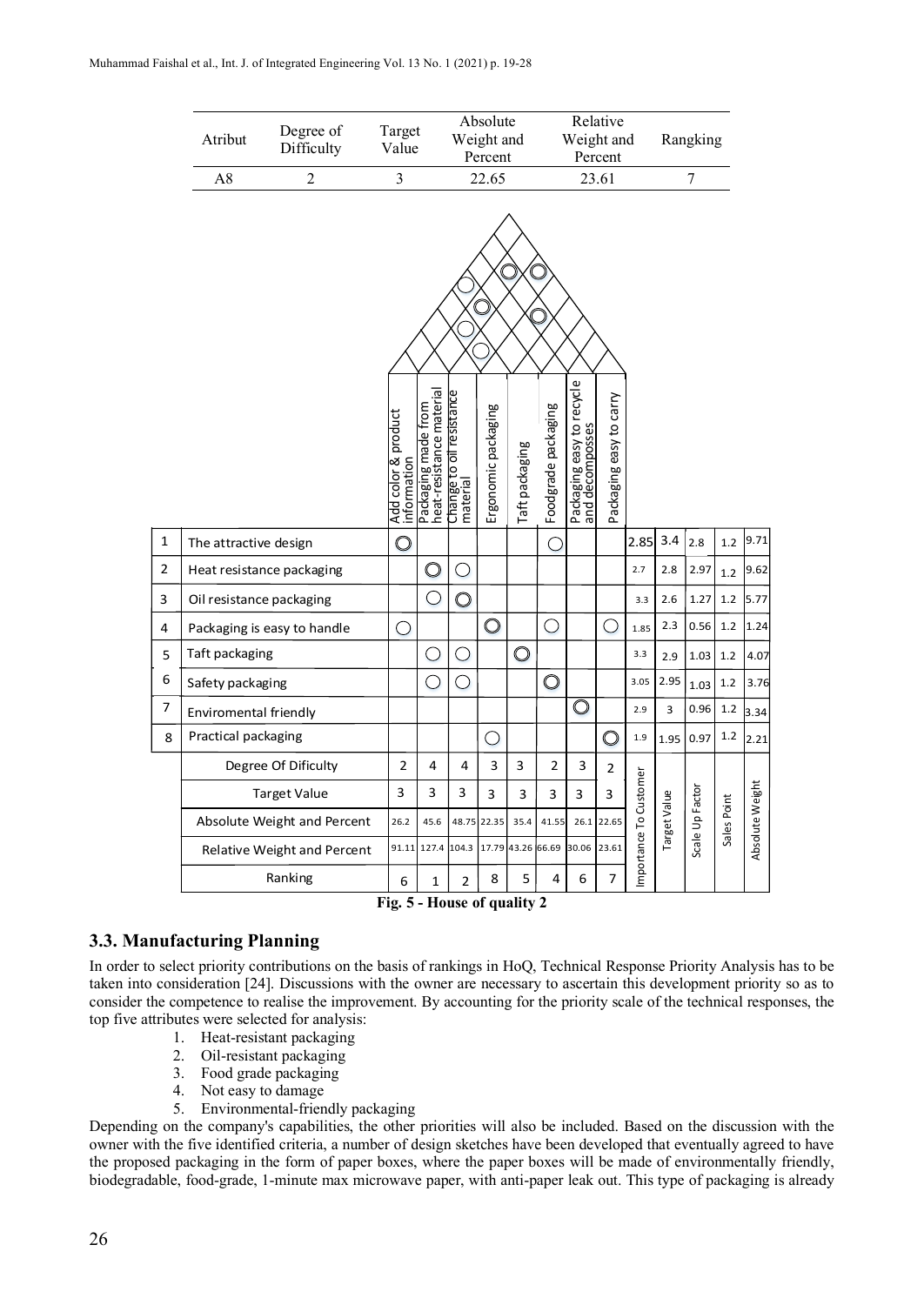on the market; therefore, this suggestion is easy to implement. Additionally, the packaging will have printed information on product composition and nutrition, along with the halal logo. The selected packaging design's size is adjusted to the desired specifications deemed comfortable by the majority of consumers who responded to the survey. Therefore, this design can be said to be the closest to customer expectations. SolidWorks software has been used to create the 3D design under the supervision of the owner as represented in Fig. 6.<br> $\frac{138 \text{ cm}}{4288 \text{ cm} + 1}$ 



**Fig. 6 - 3D packaging design**

# **4. Conclusions and Future Works**

The use of QFD to capture the needs and expectations of customers is a decisive step in including the irregular voices of customers in the desired design improvements. It can be made further effective when the tools meant for capturing consumer inputs are pooled with various other such components, for instance, focus group discussions, customer audits, and customer tests. The objective of this study is to improve street food packaging according to customer complaints. The results indicate that the improvement of packaging design has been successfully carried out with the existence of eight criteria. Derived based on consumer input, weighting is carried out through discussions and surveys with the owner as a counterweight. Of the eight improvement plans developed, the top five are prioritized for implementation, which involves packaging being oil-resistant, heat-resistant, made from good food-grade materials, which are environmentally friendly and not easily damaged. Therefore, the material chosen is paper, and its size is adjusted to meet the requirements of the majority of consumers who responded to the survey. Therefore, the new packaging designs can be easily obtained and implemented. Future research can be about designing cost-effective packaging of the same quality.